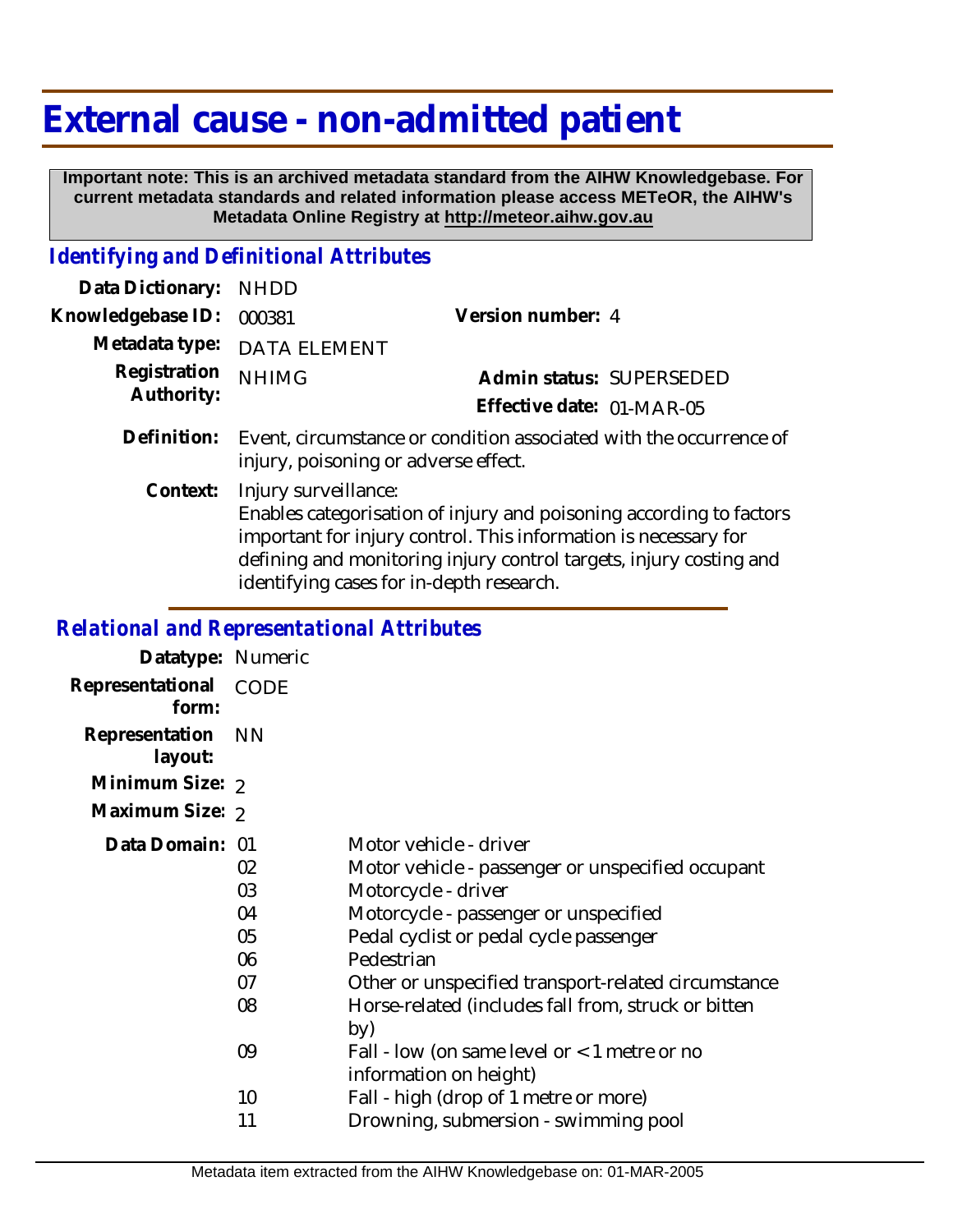- 12 Drowning, submersion - other than swimming pool (excludes drowning associated with water craft [07])
- 13 Other threat to breathing (including strangling and asphyxiation)
- 14 Fire, flames, smoke
- 15 Hot drink, food, water, other fluid, steam, gas or vapour
- 16 Hot object or substance, not otherwise specified
- 17 Poisoning - drugs or medicinal substance
- 18 Poisoning - other substance
- 19 Firearm
- 20 Cutting, piercing object
- 21 Dog-related
- 22 Animal-related (excluding Horse [08] and Dog [21])
- 23 (deleted)
- 24 Machinery in operation
- 25 **Electricity**
- 26 Hot conditions (natural origin) sunlight
- 27 Cold conditions (natural origins)
- 28 Other specified external cause
- 29 Unspecified external cause
- 30 Struck by or collision with person
- 31 Struck by or collision with object

Guide For Use: This data domain is for use in injury surveillance purposes only, when it is not possible to use a complete ICD-10-AM code (e.g. Non-admitted patients in emergency departments). Select the item which best characterises the circumstances of the injury, on the basis of the information available at the time it is recorded. If two or more categories are judged to be equally appropriate select the one that comes first in the code list. The External cause non-admitted patient group must always be accompanied by an External cause - human intent code (see data element External cause - human intent).

Related metadata: supersedes previous data element External cause - major external cause version 3

is used in conjunction with Narrative description of injury event version 1

is used in conjunction with Nature of main injury - non-admitted patient version 1

is used in conjunction with Bodily location of main injury version 1 is used in conjunction with External cause - human intent version 4 is used in conjunction with Place of occurrence of external cause of injury version 5

is used in conjunction with Activity when injured version 2